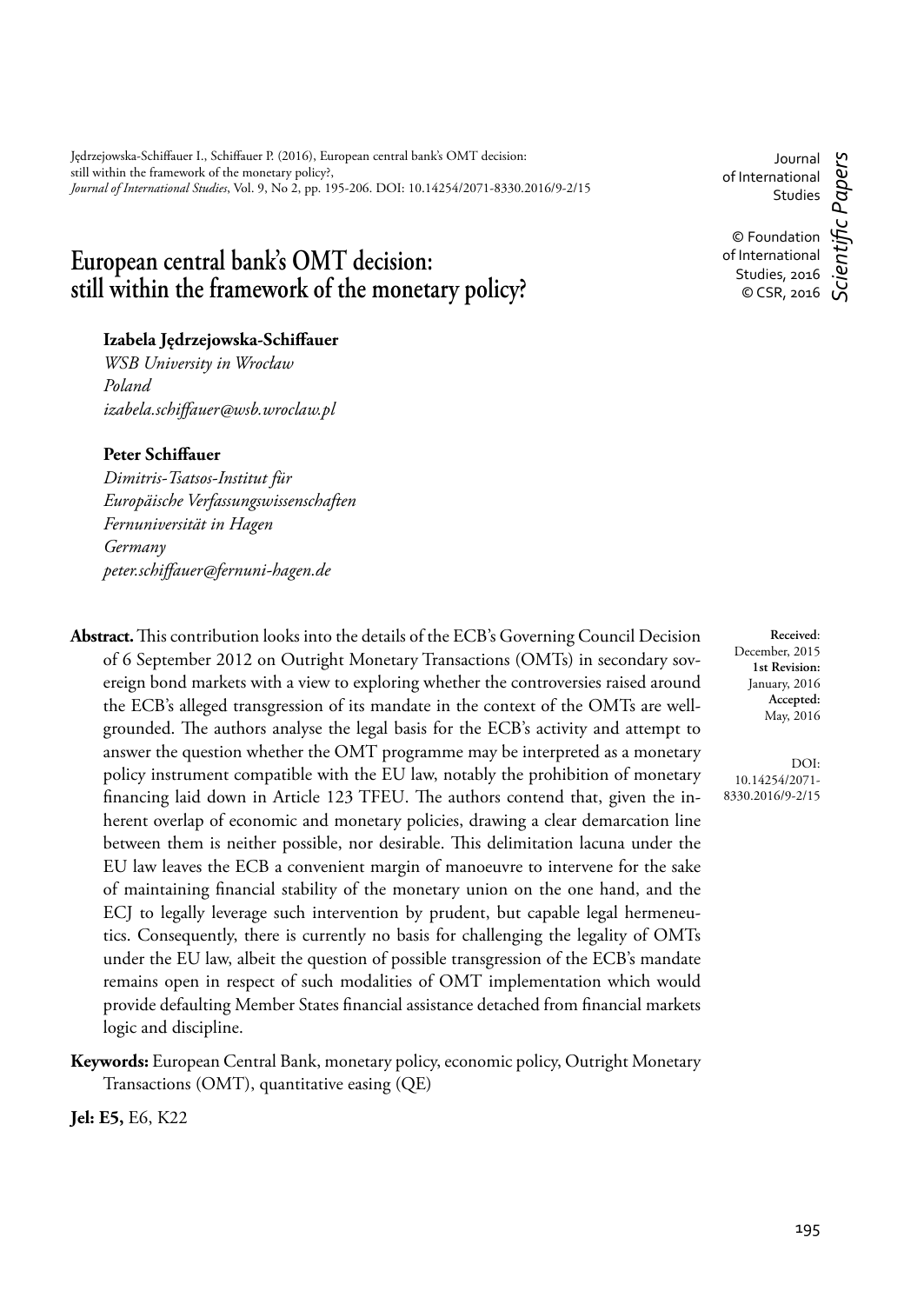# **INTRODUCTION**

On 6 September 2012, the European Central Bank's Governing Council took a decision on a number of technical features regarding the Eurosystem's Outright Monetary Transactions (OMT) in secondary sovereign bond markets which was announced by the ECB in its Press Release of 6 September 2012, indicating that its main objective was to safeguard an appropriate monetary policy transmission and singleness of the monetary policy.<sup>1</sup> The OMT decision came as a response to the distortions in the government bond markets, notably the malfunctioning of the price formation process, which resulted from the fears of investors concerning the stability of the euro and its possible reversibility.<sup>2</sup> The decision in question was, however, challenged in a case brought before the German Constitutional Court (*Bundesverfassungsgericht)* which addressed to the Court of Justice of the European Union (the ECJ) a request for a preliminary ruling putting the legality of the decision in question on grounds that the OMT programme:

a) is a forbidden circumvention of the prohibition of monetary financing enshrined in Article 123 TFEU, b) falls within the field of economic policy, thus resulting in a transgression of the ECB's mandate.<sup>3</sup>

Following the OMT Decision, the earlier Securities Markets Programme (SMP) was terminated. In the meantime, the ECB set in motion its expanded Asset Purchase Programme (APP, more commonly referred to as the Quantitative Easing (QE) programme) which differs in various aspects from the OMT programme since it is in principle relevant for all Member States (with a temporary exception for Greece) and combines the private sector asset purchase programmes, namely the third covered bond purchase programme (CBPP3) and the asset-backed securities purchase programme (ABSPP), with the  $-$  for the current crisis resolution most relevant – public sector purchase programme (PSPP).<sup>4</sup> The purchase of public sector securities under PSPP was initiated on 9 March 2015 and includes:

- a) nominal and inflation-linked central government bonds,
- b) bonds issued by recognised agencies, international organisations and multilateral development banks located in the euro area.

It is noteworthy that, under the said programmes, the Eurosystem intends to allocate 88% of the total purchases to government bonds and recognised agencies, and the remaining 12% to bonds issued by international organisations and multilateral development banks.<sup>5</sup> On 3 December 2015 the ECB President Mario Draghi announced that the monthly purchases of €60 billion under the entire EAPP are now intended to run until the end of March 2017 or, if need there is, beyond that date. The ECB President also emphasised that there may not be any limit to how far the ECB's instruments are to be deployed, both "within mandate, and to achieve our mandate".6 In this context Mario Draghi recalled the ECJ judgment of 16 June 2015 in which the Court not only rules the ECB's OMT decision as *intra vires* (i.e. within the ECB's mandate), but also ascertains the necessity for the ECB's broad discretion when it comes to shaping and implementing an open market operations programme.<sup>7</sup>

<sup>&</sup>lt;sup>1</sup> http://www.ecb.europa.eu/press/pr/date/2012/html/pr120906\_1.en.html (referred on 30.11.2015)

<sup>&</sup>lt;sup>2</sup> Cf. ECB Monthly Bulletin of October 2012, p. 8, available at:

https://www.ecb.europa.eu/pub/pdf/mobu/mb201210en.pdf (referred on 19.11.2015).

<sup>3</sup> Reference for a preliminary ruling made by the decision of the *Bundesverfassungsgericht* of 14 January 2014, Case 2 BvR 2728/13 et al. *OMT*, the decision available in English at: www.bundesverfassungsgericht.de/en/decisions/rs20140114\_2bvr272813en. html (referred on 14.09.2015)

<sup>4</sup> Decision (EU) 2015/774 of the ECB of 4 March 2015 on a secondary markets public sector asset purchase programme (ECB/2015/10), OJ L 121, 14.5.2015, p.20.

<sup>5</sup> https://www.ecb.europa.eu/mopo/implement/omt/html/index.en.html (referred on 07.12.2015).

<sup>6</sup> https://www.ecb.europa.eu/press/key/date/2015/html/sp151204.en.html (referred on 4.12.2015).

<sup>7</sup> Case C-62/14, *Peter Gauweiler and Others v. Deutscher Bundestag*, 16 June 2015, http://eur-lex.europa.eu/legal-content/EN/ TXT/?uri=CELEX:62014CC0062 (referred on 11.12.2015).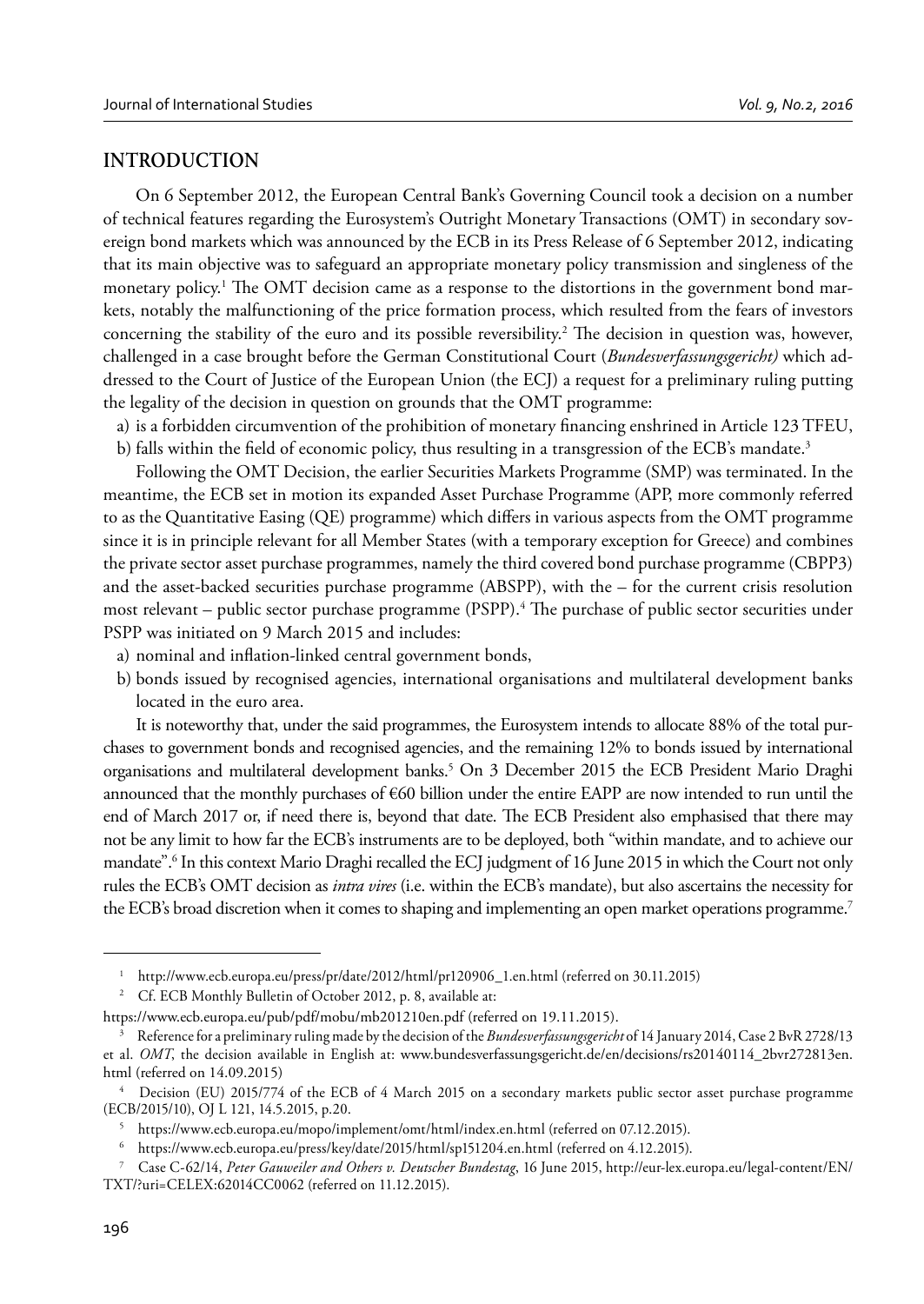This does not mean, however, that the controversies surrounding the ECB's OMT programme have been fully settled. The case brought before the *Bundesverfassungsgericht* which led to the German Constitutional Court's referral for a preliminary ruling is pending<sup>8</sup> and, were the Court to consider the ECJ's interpretation as *ultra vires*, Germany's participation in the implementation of the ECB's OMT decision could be put into question, triggering an unprecedented major constitutional conflict in the functioning of the Monetary Union and the European Union as a whole. With respect to the substance of the Karlsruhe Court's concerns, laxer financial assistance conditions under OMT than under ESM (see below) could potentially jeopardize the pursuance of sound finances and fiscal discipline by the Member States, which principles constitute the basis on which EMU was structured (see Wilkinson, 2015, p.1056). It must, however, be recalled that the future judgement of the German Court in the case regarding the OMT decision could not directly affect the implementation of the legally distinct QE programme, albeit it could possibly deploy indirect consequences for it.

The present contribution looks into the rationale behind the ECB's OMT decision and the modalities of the ECB's bond-buying programme with a view to determining whether it remains within the framework of monetary policy or whether the reservations as to the alleged transgression by the ECB of its mandate are justified. To that end, the authors analyse the legal basis of ECB's activity as well as OMT objectives and operational modalities so as to establish whether the programme as announced by the ECB may be interpreted as a monetary policy instrument compatible with the EU law, in particular in the light of the prohibition of monetary financing under Article 123 TFEU. Specifically, this contribution attempts to identify consequences of the objective-oriented and somewhat diffuse wording of the EU law provisions on monetary policy as well as articulate certain aspects of the double narrative that has accompanied the announcement of the OMT programme.

# **1. LEGAL FRAMEWORK OF THE ECB'S ACTIVITIES**

The legal basis of the ECB's activity is laid down in the Treaties on the European Union (TEU) and on the Functioning of the European Union (TFEU) as well as in Protocol No 4 on the Statute of the European System of Central Banks and of the European Central Bank.<sup>9</sup> Under Article 282(1) TFEU the European System of Central Banks (ESCB, i.e. the European Central Bank, together with the national central banks of the EU Member States) is tasked with the maintenance of price stability. On the other hand, pursuant to Article 13 TEU the ECB is part of the institutional framework of the EU which "which shall aim to promote its values, advance its objectives, serve its interests, those of its citizens and those of the Member States, and ensure the consistency, effectiveness and continuity of its policies and actions". Furthermore, the ECB and national central banks of euro area countries constitute the Eurosystem which shall conduct monetary policy of the Union. The distinction between the ESCB and the Eurosystem is based on whether the members of the ESCB are respectively "Outs" or "Ins" of the Monetary Union and has no further-reaching legal ramifications.

Amongst the institutional particularities of the EBC the fact that Article 282(3) TFEU attributes to it legal personality merits attention. Article 47 TEU confers legal personality to the Union as a whole while besides the ECB no other EU institution enjoys a distinct legal personality. Such distinct legal personality can only be interpreted as forming part of the guarantee of the ECB's independence which, nevertheless, is not

<sup>8</sup> Subsequently to the judgement by the ECJ the *Bundesverfassungsgericht* is to hold on 16 February 2016 a second oral hearing in the cases 2 BvR 2728/13, 2 BvR 2729/13, 2 BvR 2730/13, 2 BvR 2731/13, 2 BvE 13/13 (see Pressemitteilung Nr. 3/2016 of 16 February 2016, available only in German).

<sup>9</sup> OJ C 326, 26.10.2012, p. 230.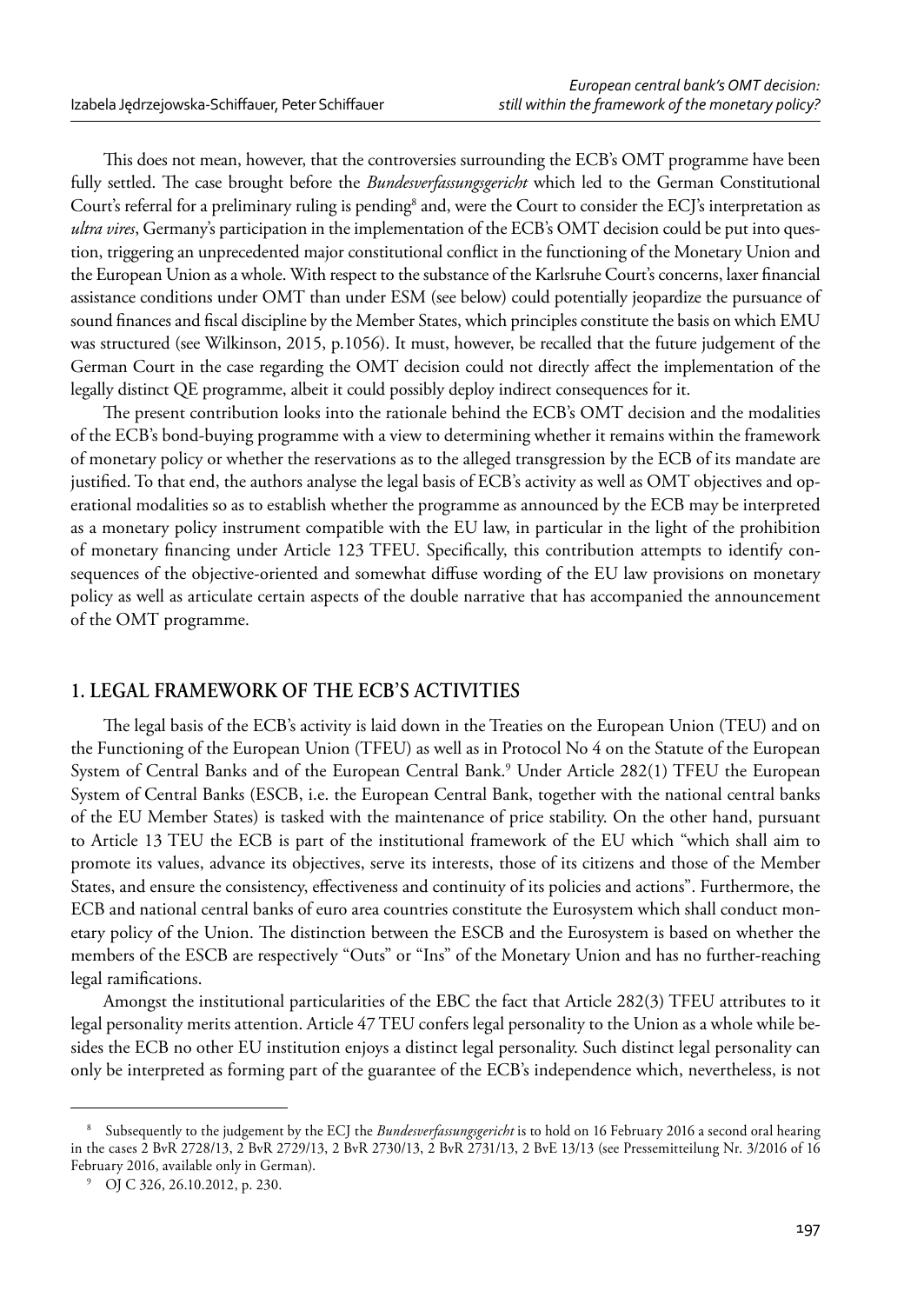an end in itself, but rather a means of achieving a concrete objective, namely free and uninfluenced conduct of the EU's monetary policy (Repasi, 2012, p.5). The institutional independence of the ECB is accompanied by three other dimensions of independence, namely: a financial one consisting in the ECB's own resources outside the EU budget<sup>10</sup>; a personal one construed as a long (eight years) and not renewable term of office for the members of the ECB's Executive Board (Article 283(2) *in fine*); finally a functional one which consists in freedom from external influence, would that be from European Union or national institutions or authorities (cf. ibid.). Furthermore, Article 130 TFEU stipulates that in exercising the powers and carrying out the tasks and duties conferred upon them by the Treaties and the Statute, neither the ECB, nor a national central bank, nor any member of their decision-making bodies may seek or take instructions from EU institutions, bodies, offices or agencies, from any government of a Member State or from any other body. In accordance with the cited Article, as well as Article 282(3) TFEU, the Union institutions, bodies, offices and agencies, as well as the governments of the Member States shall respect this principle of independence and undertake not to seek to influence the members of the ECB's decision-making bodies or that of the national central banks (NCBs) in the performance of their tasks.

Regarding the legal basis for the ECB's activities**,** it may not be overlooked that under Article 18(1) of the Statute of the ESCB, in order to achieve the ESCB's objectives and to carry out its tasks, the ECB and the NCBs are expressly empowered to "operate in the financial markets by buying and selling outright (spot and forward) or under repurchase agreement and by lending or borrowing claims and marketable instruments, whether in euro or other currencies, as well as precious metals." The ECB establishes general principles for open market and credit operations which it or the NCBs are to carry out, including for the announcement of conditions under which the institutions stand ready to engage in such transactions (Article 18(2)). The said provisions are featured under Chapter IV of the Statute devoted to ESCB's *monetary* functions and operations. On these grounds the view is held that questioning of OMTs classification as a monetary policy instrument is a priori legally not viable (see Pech, 2013, p.15). From a less legalistic hermeneutical approach the question, whether or not the ECB's OMT programme is reaching beyond monetary policy and therefore *ultra vires* may only be determined on the basis of the purposes and modalities of that programme, which ultimately determine its compliance with the EU law.

# **2. PURPOSES AND OPERATIONAL MODALITIES OF OMTs**

As announced in the ECB's Press Release on 2 August 2012, the Eurosystem's outright transactions in secondary sovereign bond markets are aimed at safeguarding an appropriate monetary policy transmission and the singleness of the monetary policy.<sup>11</sup> From the ECB's perspective, OMTs are a necessary, proportional and effective monetary policy instrument, the objective of which is the achievement of price stability.<sup>12</sup> The ECB has placed particular emphasis on the fact that the use of outright purchases of bonds as a monetary policy instrument is, as has been stated above, expressly provided for in Article 18(1) of the Statute of the ESCB. The ECB contends, moreover, that the close link of OMTs to traditional monetary policy is demonstrated by the fact that they will consist in purchasing government-issued bonds the maturity of which would be from one to three years.

The ECB defends its intervention as necessary in the light of the obvious malfunctioning of the government bond markets, with the significant default of some Eurozone countries rendering member states'

<sup>&</sup>lt;sup>10</sup> Article 282(3) TFEU lays down the ECB's independence in the management of its finances.<br><sup>11</sup> http://www.ecb.europa.eu/press/pr/date/2012/html/pr120906\_1.en.html (referred on 08.12.2015).

<sup>12</sup> See ECB Monthly Bulletin of October 2012 cited *supra* note 2, p. 7-8.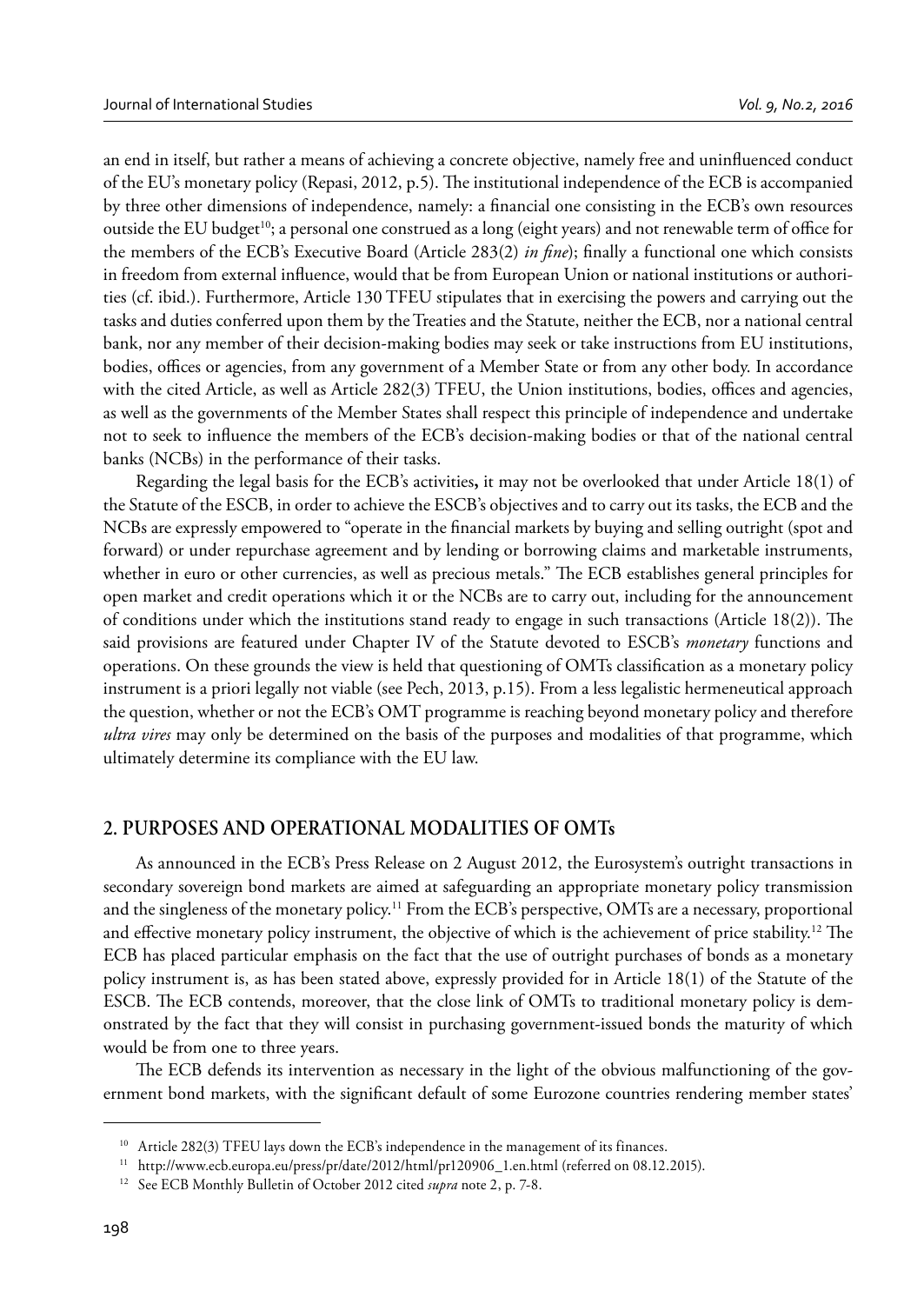access to capital markets at reasonable interest rates even more difficult, which fact is also broadly recognised in the specialist literature (see e.g. Beukers and Reestman, 2015, p. 231). The proportionality of the measure is, in the view of the ECB, warranted by the fact that OMTs are only to be used to the extent necessary to achieve the objective of maintaining price stability and they will be terminated once this objective is attained. Finally, according to the ECB, the effectiveness of the OMT programme will be safeguarded by the specific modalities of its implementation. Strict conditionality is beyond doubt one of the salient features of OMTs. As announced by the ECB in its Press Release, "[a] necessary condition for Outright Monetary Transactions is strict and effective conditionality attached to an appropriate European Financial Stability Facility/European Stability Mechanism (EFSF/ESM) programme. Such programmes can take the form of a full EFSF/ESM macroeconomic adjustment programme or a precautionary programme (Enhanced Conditions Credit Line), provided that they include the possibility of EFSF/ESM primary market purchases."13 In other words, OMTs are designed to be carried out in conjunction with EFSF or ESM commonly seen as bail-out programmes, albeit subject to strict conditionality linked to the due and timely adoption by the member states of the necessary macroeconomic, structural, fiscal and financial adjustments.

The latter argument describing the OMTs operational modality as devised so as not to impair simultaneous progress by member states in the areas of fiscal consolidation and long-term structural reforms would arguably allow to consider OMTs as compatible with the prohibition on monetary financing laid down in Article 123 of the TFEU (see in this regard e.g. Yiangou *et al.* 2013, notably p.234). Pursuant to this Article, the ECB and the NCBs may not purchase public debt instruments not only on the primary, but also secondary markets insofar as such purchases on the secondary markets would be used to circumvent the prohibition of monetary financing.<sup>14</sup> Apart from fiscal discipline, the operational modalities of OMTs are also said to be in line with two other objectives of the monetary financing prohibition, namely the pursuit of its primary objective of price stability and the ECB's independence. As to the former, the link between the achievement of price stability and OMTs is elucidated by the ECB to the effect that OMTs, although constituting a "non-standard" monetary policy instrument, are aimed at "ensuring an effective transmission of the Eurosystem's monetary policy and, thereby, at securing the conditions for an effective conduct of the single monetary policy within the euro area, with a view to achieving its primary objective of maintaining price stability."15 As for the ECB's independence, it is safeguarded by the ECB's Governing Council's full discretion in deciding on the start, continuation and suspension of OMTs. It is noteworthy that specifically in the context of the OMT programme some reservations have been formulated vis-à-vis such a substantial scope of the ECB's independence (very critically e.g. Danzmann, 2015, p.214). Incidentally, Art. 88 sentence 2 of the *Deutsches Grundgesetz* (GG, the German Basic Law/ Constitution) explicitly provides for the conferral of powers to the ECB "which is *independent* and committed to the overriding goal of assuring price stability" (emphasis by the authors). This provision was inserted into the GG in order to enable Germany's ratification of the Maastricht Treaty and hence intended to have the same meaning as Article 282(2) TFEU according to which the ECB's main objective is "to maintain price stability". Moreover, Article 186(2) entrusts the ECB with the task not only to implement but also to define the "monetary policy of the Union". The latter is a term of European Union law and not referred to in the GG, hence subject to final interpretation of the

<sup>&</sup>lt;sup>13</sup> See the Press Release cited *supra* note 9. EFSF and ESM bailout funds were launched to alleviate the shocks of the European sovereign debt crisis.

<sup>14</sup> See motive no.7 of the Council Regulation (EC) No 3603/93 of 13 December 1993 specifying definitions for the application of the prohibitions referred to in Articles 104 [renumbered after the Lisbon Treaty as Article 123 TFEU] and 104b(1) [renumbered after the Lisbon Treaty as Article 125 TFEU] of the Treaty, OJ L 332, 31.12.1993, p. 1,. http://eur-lex.europa.eu/legal-content/EN/ TXT/PDF/?uri=CELEX:31993R3603&from=EN (referred on 2.12.2015), see also e.g. Wendel 2014.

<sup>15</sup> See ECB Monthly Bulletin of October 2012 cited *supra* note 2, p. 7.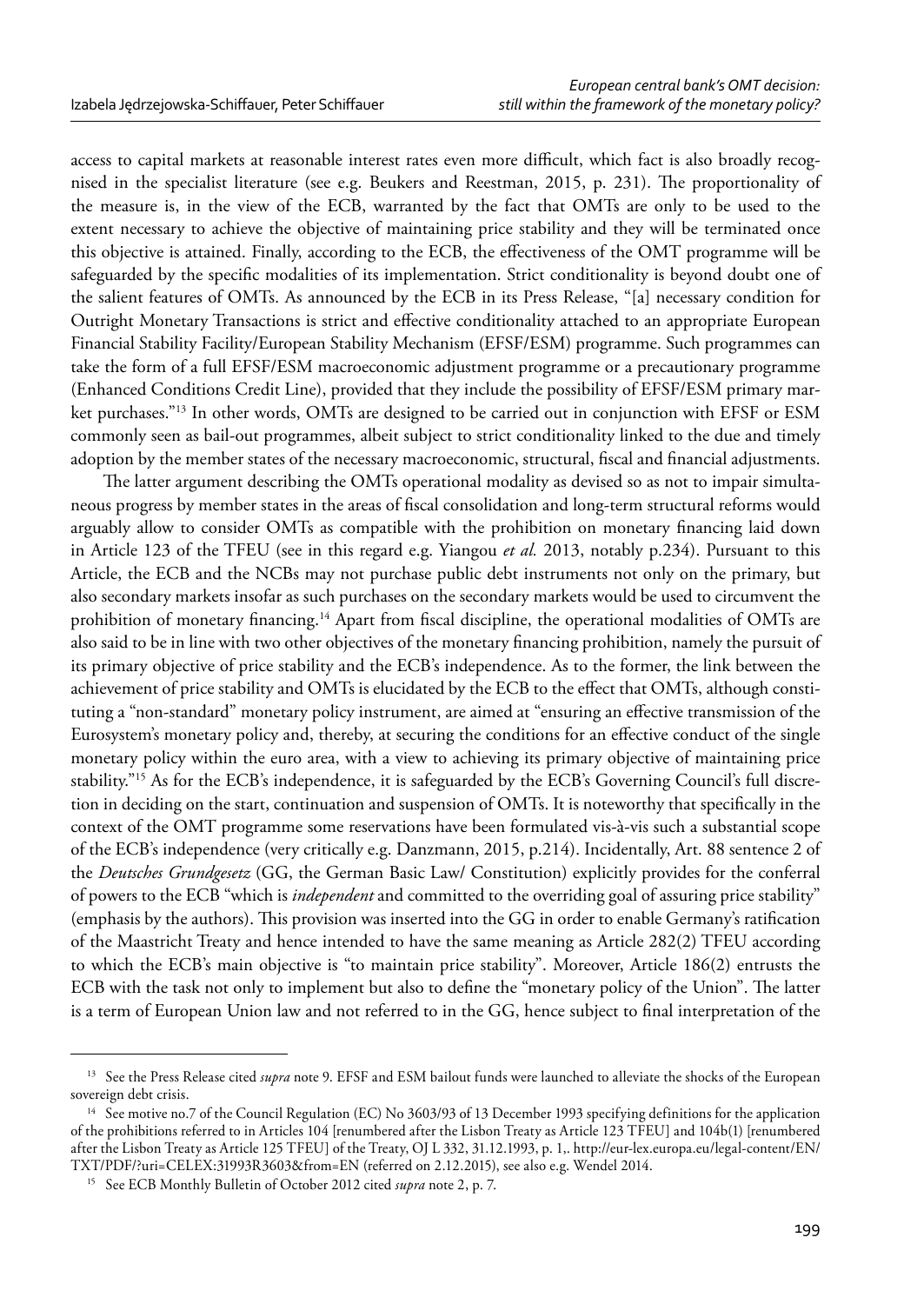ECJ. Submitting to the ECJ its request for a preliminary ruling the *Bundesverfassungsgericht* nevertheless argued that the constitutional justification of the ECB's independence is limited to the power to conduct a primarily stability-oriented monetary policy and cannot be transferred to other policy areas (such as economic policy or – as recently was the case – to banking supervision)<sup>16</sup>.

#### **3. DIFFICULTIES IN THE DELIMITATION OF ECONOMIC AND MONETARY POLICY**

Whilst Article 119(2) TFEU provides for the distinction between economic and monetary policy, the EU Treaties do not define the concept of monetary policy, nor do they specifically refer to measures which economic policy should consist in. This state of affairs may convincingly be interpreted as a conscious and thoughtful preference of the EU contracting parties based on two premises: Firstly, whilst legal definitions may in specific regulatory measures prove useful for formulaic or clarity purposes (e.g. specification of the addresses of a legal norm)<sup>17</sup>, they may also constitute a hindrance, or even a handicap where interpretation and/ or application of law in a concrete context or judicial case is to be effected. Given the limited capacity of any constituent power or legislator, would that be at national or EU-level, to foresee all future contingencies relevant for the field concerned, it appears appropriate that a certain leeway has been left so as to prevent that the application of the law be paralysed should any such unpredicted circumstances occur. Secondly, defining the concepts in question encounters difficulties of purely practical nature. A clear delimitation of economic and monetary policies is not feasible in the light of the fact that both areas are interlinked in various and complex ways, with practically every monetary action taken by the ECB having simultaneously economic consequences for the economic policy of the Member States (cf. e.g. Simon, 2015, p.1029). This argumentation is in line with the circumspect stance taken by the ECJ in *Gauweiler* Case in which the Court states that "given that questions of monetary policy are usually of a controversial nature and in view of the ESCB's broad discretion, nothing more can be required of the ESCB apart from that it use its economic expertise and the necessary technical means at its disposal to carry out that analysis with all care and accuracy." <sup>18</sup>

It should be noted here that in their provisions on monetary policy, the EU Treaties refer to the objectives rather than to the instruments of that policy (with the emphasis on the objectives being also central in the argumentation of the ECJ in defence of the OMT programme<sup>19</sup>). Furthermore, whilst under Article 127(1) and Article 282(2) TFEU the primary objective of the European System of Central Banks is to maintain price stability, the provisions in question further stipulate that ESCB is to support the general economic policies in the EU, with a view to contributing to the achievement of the Union's objectives, as laid down in Article 3 TEU. In the same vein pursuant to Article 13 TEU the ECB as a part of the Union's institutional framework is expected to promote the Union's values and advance its objectives in consistency with the policies pursued by the other EU institutions. In accordance with the cited provisions, the ECB is entitled to support general economic policies within the European Union (including those of the Member States) and not only those of the Union (Simon, 2015, p.1029). Thus, dealing with economic policy is not

<sup>16</sup> BVerfG, Case 2 BvR 2728/13, cited supra note 3, para 59 *in fine*.

<sup>&</sup>lt;sup>17</sup> The inflationary use of legal definitions in legislative drafting, which seems to be a general trend, and particularly affects EU-legislation, may to a considerable extent be held responsible for the perception of the latter as bureaucratic and distant from the citizenry. Such legal perfectionism renders the law less readable. Flooded with legal provisions of that kind, ordinary citizens' compliance with the norms will rather depend on hazard than on knowledge. From a methodological point of view the use of legal definitions is questionable since any legal definition in the end needs to recur to undefined terms of the common language. Thus the gain in clarity and legal certainty is fallacious, since the semantic controversy is merely shifted to another linguistic locus. 18 Case C-62/14, cited *supra* note 7, para 75.

<sup>19</sup> Loc.cit., para 46 *et seq.*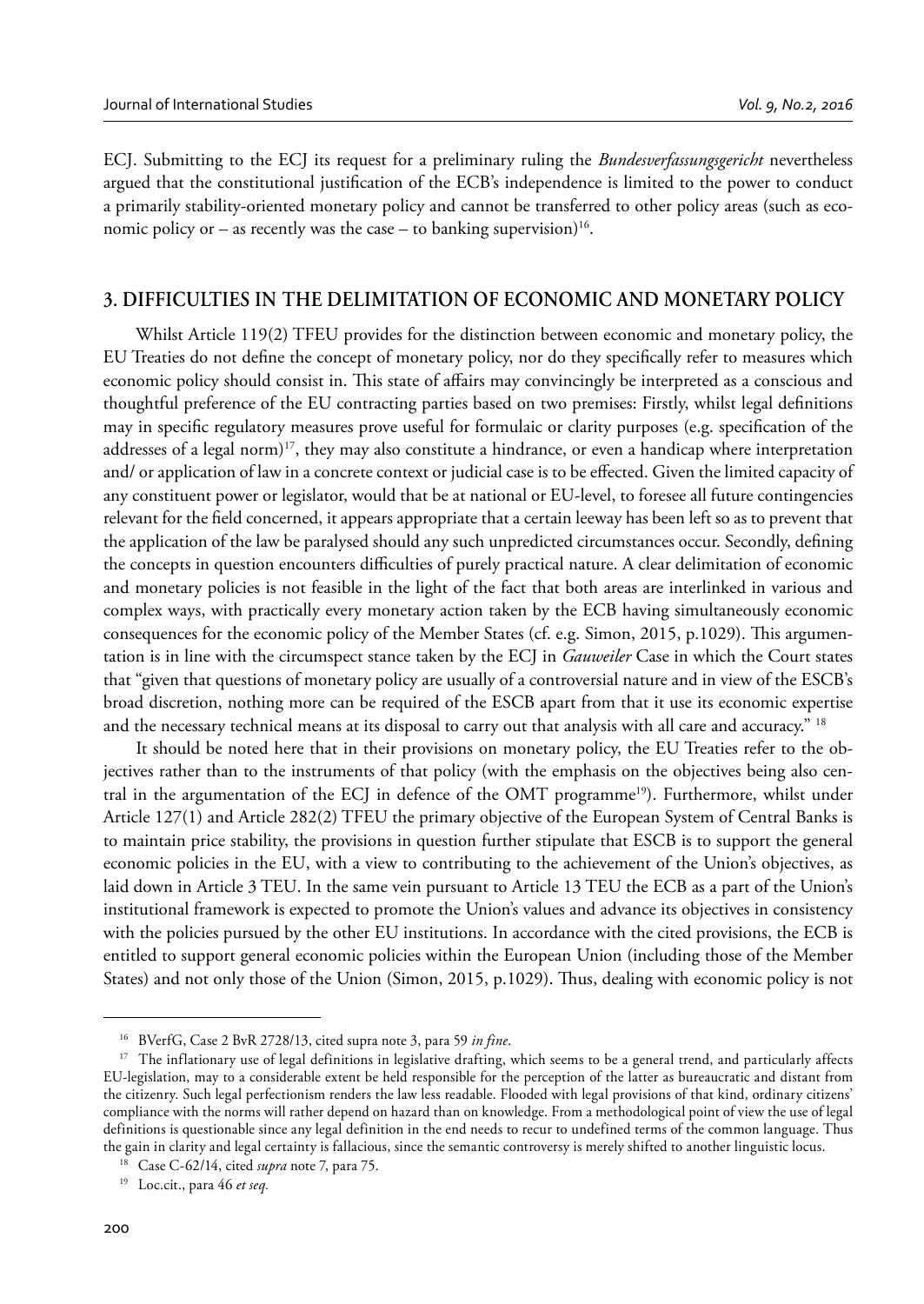generally prohibited for the ECB (ibid). Furthermore the ESM Treaty entrusts the ECB with the duty to support the general economic policies in the Union. The tasks allocated to the ECB in that regard consist amongst others in:

- a) assessing requests for stability support and their urgency (Art. 13(1) and Art. 4(4), respectively),
- b) participating in the meetings of the Board of Governors and the Board of Directors as an observer (Articles  $5(3)$  and  $6(2)$ )
- c) negotiating memoranda of understanding (Article 13(3)), and
- d) monitoring compliance with the conditionality attached to the financial assistance (Article 13(7)).<sup>20</sup>

The German Constitutional Court is correctly arguing that, pursuant to Art. 2(3) and Art. 5(1) TFEU, the role of the Union in economic policy is restricted to the adoption of coordinating measures and the ESCB is only authorised to support the general economic policies in the EU in so far as this is possible without compromising the objective of price stability (Art. 119(2), Art. 127(1) and Art. 282(2) TFEU). It is consequently also arguable that the authority to support the general economic policies of the Member States at EU-level (Art. 127(1) sentence 2 TFEU) does not justify any *steering* of economic policies by the ESCB.21 However, the argument put forth by the *Bundesverfassungsgericht* that the OMT Decision is incompatible with the ECB's mandate because it links the purchase of bonds to the EFSF and ESM macroeconomic adjustment programmes (parallelism) is not quite tenable. It is by no means disputed that the objectives and mechanisms of the aforementioned assistance programmes belong to the field of economic policy<sup>22</sup> (and hence it is understandable that under the prevailing political circumstances they were established beyond the EU legal framework). The very fact that the intended government bond purchases are subject to strict conditionality attached to the EFSF and ESM adjustment programmes does not mean, however, that the ECB, by linking its action to an economic policy activity which both programmes perform, immediately falls outside its monetary policy remit.23 Yet, the Bank has assumed a role of the most important expert body in the field of the macroeconomic constitution (Tuori & Tuori, 2014, p.221), including supervisory role with respect to the banking sector and fiscal positions of ESM Member States requesting financial assistance.

It follows from the foregoing that, as long as there are justifiable monetary reasons for a certain measure taken by the ECB, it generally falls within its mandate even though it might directly affect economic policy and the Member States may have taken similar measures (cf. Simon, 2015, p.1029f). The ECJ justifies this broad margin of manoeuvre for the ECB on grounds of the pursuance of a higher objective, namely maintaining the financial stability of the monetary union.<sup>24</sup> The ultimate justification for such discretionary power may be found in the methodological impossibility to draw a sharp borderline between economic and monetary policy. While numerous types of action may be clearly attributed to the one or the other policy field, in many overlapping and borderline-cases it would appear as arbitrary and counterproductive if a formalistic ex-ante legal definition attributed them to one of the said fields. It is therefore reasonable that the constitutionally competent body decides case by case with a view to the implementation of its own objec-

<sup>20</sup> Case C-370/12 Thomas Pringle v Ireland, 27 November 2012, the European Court of Justice, para 157, http://eur-lex.europa. eu/legal-content/EN/TXT/HTML/?uri=CELEX:62012CJ0370&from=PL (referred on 20.01.2016). The Court holds that in areas which do not fall under the exclusive competence of the Union, Member States are entitled to task the institutions, outside the framework of the Union, with coordinating a collective action undertaken by the Member States or managing financial assistance as long as those tasks do not alter the essential character of the powers conferred on those institutions by the EU Treaties (see para 158 and the relevant case law cited therein).

<sup>21</sup> BVerfG, Case 2 BvR 2728/13, cited supra note 3, para 68.

<sup>22</sup> See *Pringle* Case, cited *supra* note 19, para 60, 95.

<sup>&</sup>lt;sup>23</sup> An opposite view is advanced by BVerfG, Case 2 BvR 2728/13, cited supra note 3, para 76.

<sup>24</sup> See *Pringle* Case, cited *supra* note 19, para 135.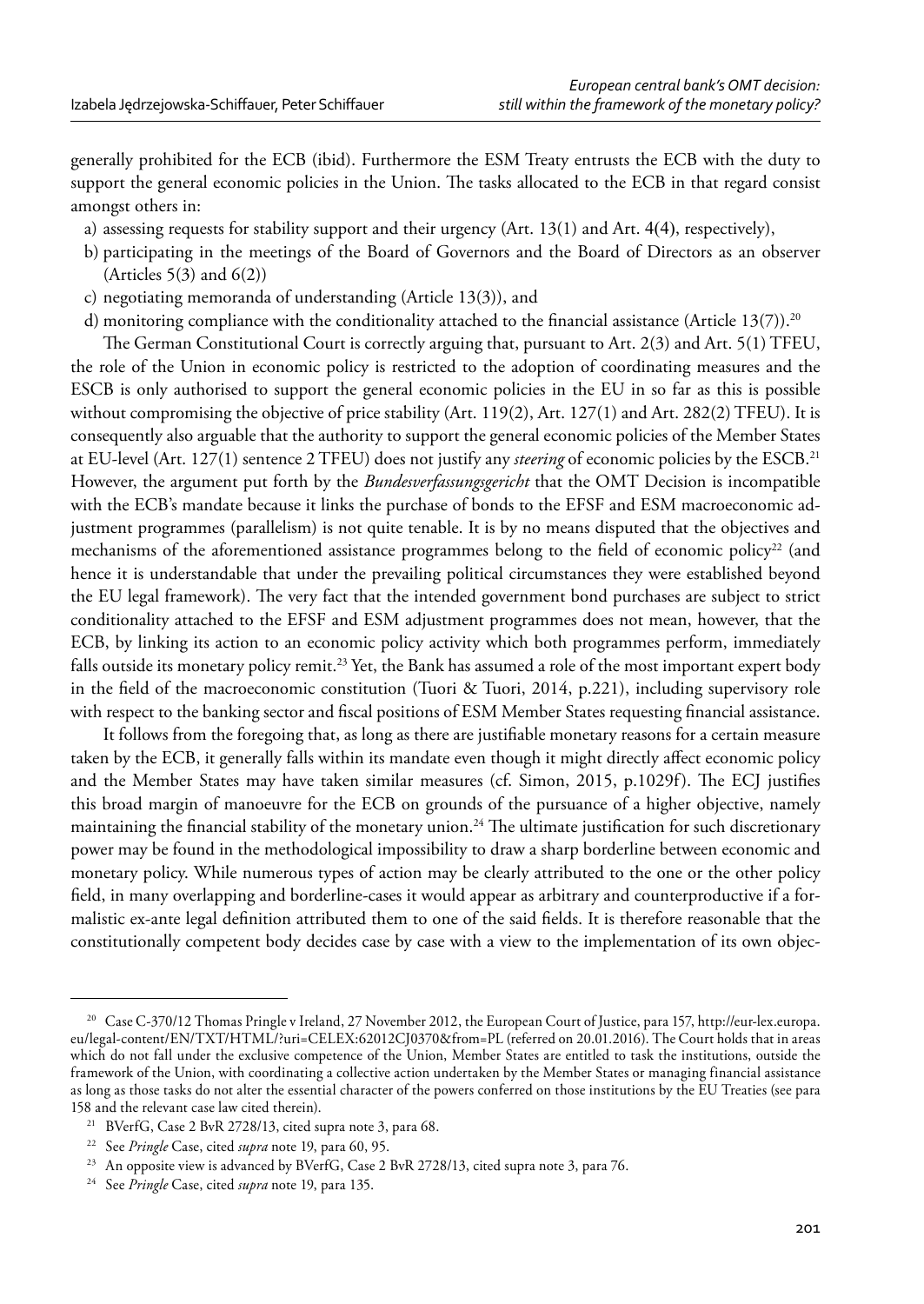tives on the exact scope of the monetary policy for which it is responsible. Still, the discussed legal dimension of the OMT programme does not provide a full account of the ECB's performance as a key stakeholder in the economic and financial crisis management and resolution.

# **4. THE ECB'S DOUBLE NARRATIVE ON OMTs**

Not surprisingly, the prospects of ECB's intervention on the sovereign bond markets arose severe criticism (cf. inter alia Hristov *et al* 2014, p.15-16; Wyplosz, 2012), the climax of which was the aforementioned German Constitutional Court's referral to the ECJ for a preliminary ruling. In the view of the *Bundesverfassungsgericht*, a purchase of government bonds which carry an increased risk of failure or, if need there is, even a debt cut is likely to violate the prohibition of monetary financing under Article 123 TFEU.25 OMTs are thus believed to pose genuine moral hazard by providing incentives to both governments to borrow and financial investors to lend in the knowledge that the ECB's interventions through the program are stipulated to be potentially limitless if need there is (cf. Wilkinson 2015, p.1056). Indeed, one of the most contentious features of the programme is that no *ex ante* quantitative limits are set on the size of OMTs. With Mario Draghi's pledge to rescue European Monetary Union "whatever it takes",<sup>26</sup> the ECB can be considered as emerging, even if not in legal terms, than at least as *de facto* lender of last resort in the sovereign debt markets vis-à-vis the participating countries (cf. e.g. Micossi 2015, Beukers and Reestman, 2015, p.236; see also Danzmann, 2015, with his concept of the ECB as *Endlager für Verluste*). This straightforward message, rightly considered as one of the most effective ECB announcements, seems to have reassured enough the bondholders.<sup>27</sup> At least one clear objective of the ECB's intervention in the bond markets has been attained, namely reducing the borrowing costs of indebted Eurozone countries, thus enhancing the ability of governments to borrow instead from the ECB from third parties, which is not prohibited by Article 123 of the TFEU (cf. Petch, 2013, p.18). The ECB President's preliminary self-assessment of the Bank's activity is to the effect that "[i]nsofar as monetary policy is intended as a macroeconomic stabilisation policy, it is succeeding. But our mandate is not phrased in terms of real growth. It is phrased in terms of price stability. And there, success is not achieved yet."<sup>28</sup> This declaration implies a risk of the term "price stability" being differently interpreted by the European Union and the national level. According to the declaration of its President, the ECB, very likely backed by the ECJ, would interpret this term appearing in Article 282(2) TFEU in the sense of a low inflation target (somewhat below 2%). In a case challenging the action of the ECB the German Constitutional Court could, however, be tempted to give to the same term employed in Article 88 German GG (and thus falling under its exclusive jurisdiction) a much stricter interpretation (as close as possible to 0%), albeit it was initially believed that both terms would have identical meaning. Such diverging rulings would create a conflict between the national and the European constitutional level where

<sup>25</sup> BVerfG, Case 2 BvR 2728/13, cited supra note 3, para 89.

<sup>&</sup>lt;sup>26</sup> "Within our mandate, the ECB is ready to do whatever it takes to preserve the euro. And believe me, it will be enough.", Speech by Mario Draghi, President of the European Central Bank at the Global Investment Conference in London on 26 July 2012, available at: http://www.ecb.europa.eu/press/key/date/2012/html/sp120726.en.html (referred on 21.01.2016).

<sup>27</sup> As to the immediate response of the financial markets, see e.g. ECB's Mario Draghi unveils bond-buying euro debt plan, BBC News of 6 September 2012, available at: http://www.bbc.com/news/business-19499950 [accessed on 19.11.2015]. The Bulletin reported that the implied cost of borrowing over two years (4.71%), three years (5.09%) and four years (5.97%) fell to 2.80%, 3.68%, and 4.60%, respectively. A downward trend was also observed on the secondary market, with the government bonds already in circulation are traded by banks and other financial institutions, the yield on 10-year bonds fell below 6%.

<sup>&</sup>lt;sup>28</sup> See the speech by the President of the ECB Mario Draghi: "Global and domestic inflation", Economic Club of New York, 4 December 2015, available at: https://www.ecb.europa.eu/press/key/date/2015/html/sp151204.en.html (referred on 14.12.2015).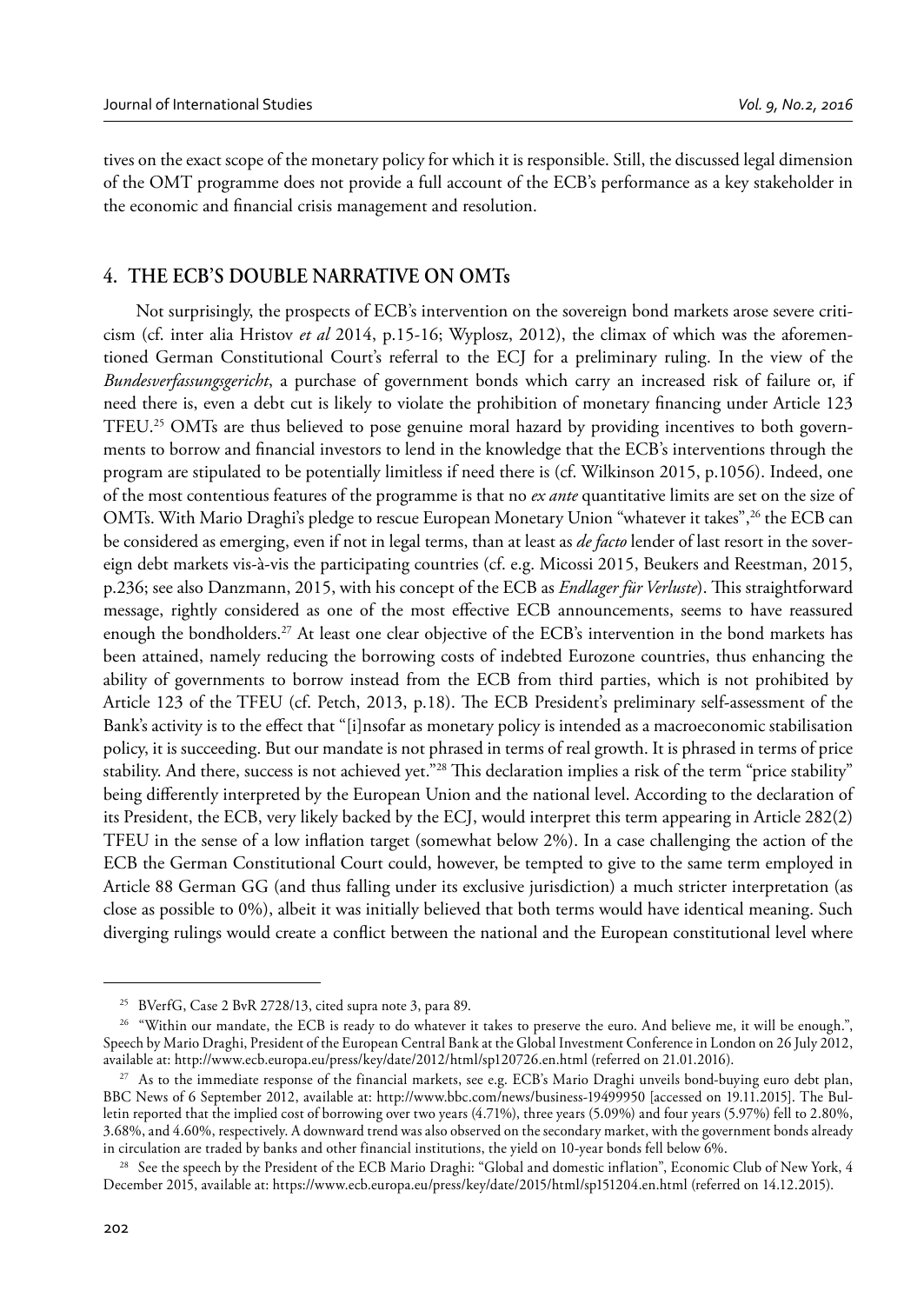from the EU perspective Germany would act in breach of Union law<sup>29</sup> while from the national perspective the Union would act *ultra vires*, since the interpretation of the Union law would exceed the limits of the powers which could be validly conferred to the European level by the German ratification law. Since no legal redress would be available for a conflict of this kind, it is vital for the European Union legal order that it be avoided by a prudent cooperation between the ECJ and the Bundesverfassungsgericht.

The current legal reading of the OMT programme is, nevertheless, in contrast to the messages sent to financial markets. As formulated by Beukers and Reestman (2015, p.236), "so far the Bank manages to successfully speak two languages to its different audiences: lawyers and bondholders." This double narrative is ultimately the effect of a mismatch between the foundations and legal framework of EMU on the one hand, and the pressing need to re-establish financial stability of the euro area as a whole in the current acute crisis. The no-bailout clause enshrined in Article 125 TFEU was introduced by the Treaty of Maastricht with the aim of ensuring that the Member States, being subject to the logic of the market when entering into debt, would be prompted to follow a sound budgetary policy.30 In hindsight the expected impact of market pressure was largely overestimated. Furthermore, in order not to quote Article 125 *in extenso*, the no-bailout clause operates a clear prohibition for the Union to assume liability commitments of national governments or other public authorities/ entities. The same applies to single member States, which explicates the strict conditionality attached to the ESM as a permanent stability mechanism which is entitled to purchase government bonds on the primary market, seen nota bene by the ECJ as equivalent to granting of a loan.31 Incidentally, as an external (international) financial institution, ESM is sometimes regarded as a "compensation" for systemic instability created by the ECB's strict adherence to the monetary financing prohibition, which forced Member States to develop a framework for providing liquidity to countries in financial difficulties (Yiangou *et al.* 2013, p.233). However, despite the absence of quantitative limits for such an external lender of last resort, there was apparently not enough political will to exercise it convincingly through the ESM emergency fund (Beukers and Reestman, 2015, p.236). This in effect prompted the ECB to elaborate its OMT programme, subsequently developed into the Public Sector Purchase Programme (more commonly known as ECB's QE), whereby the Bank effects a massive government bond purchase, interestingly, not limited to Member States in distress. It is noteworthy that the ECB's QE is by no means an isolated intervention of this kind, with central banks of Japan, UK and US having previously embarked on QE in an attempt to stimulate economic recovery.

In sum, a mere *declaration* of intent by the ECB to purchase government bonds, even to an unlimited extent, is not enough for the OMTs to be legally challenged. The operational modalities of the OMTs remain such that a defaulting Member State, in determining its budgetary policy, cannot actually fully rely on the ECB's intervention (i.e. purchase of its bonds on the secondary markets), and even if it does so, the ECB retains the option of selling the bonds "at any time".32 Furthermore the ECB has made clear (and the ECJ in its judgement has taken this argument in account<sup>33</sup>) that its interventions are not of an unlimited scope, while it would have counterproductive effects on the markets if such limits were unveiled in advance. Member States thus remain subject to the constraints of market logic and discipline which is fundamental for the government bond purchases on the secondary markets not to be considered as aimed at financing national economies independent from the capital markets, and consequently in breach of Article 123 TFEU

<sup>&</sup>lt;sup>29</sup> Cf. Art. 131 TFEU: "Each Member State shall ensure that its national legislation including the statutes of its national central bank is compatible with the Treaties and the Statute of the ESCB and of the ECB."

<sup>30</sup> See *Pringle* Case, cited *supra* note 19, para 135.

<sup>&</sup>lt;sup>31</sup> Loc. cit. para 140.

<sup>32</sup> See in this sense ECJ, Case C-62/14, cited *supra* note 7, paras 113 and 117.

<sup>33</sup> Loc. cit. paras 106, 116.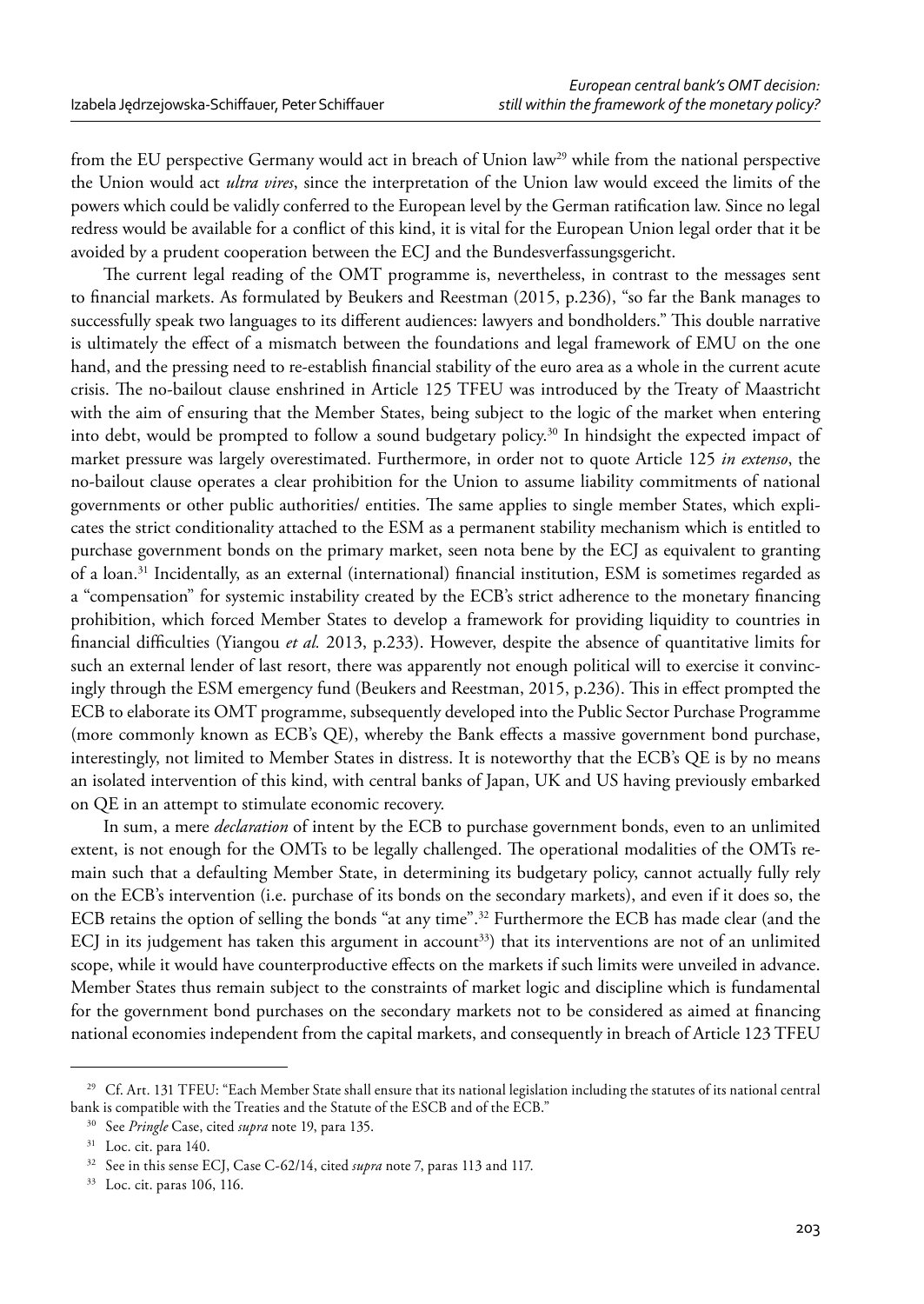(Reestman & Eijsbouts, 2012, p.372). A separate question is that the OMT programme and ECB's policies in general have a direct impact on national financial and fiscal policies, while being out of democratic control from the sovereign, i.e. the voter (cf. e.g. Uhlig, 2015, p.49; Tuori & Tuori, 2014, p. 186f p. 221ff). This subject matter falling outside the scope of the study, suffice to say that the voter would neither exercise democratic control on analogous operations if they were carried out by a national central bank.

# **CONCLUDING REMARKS**

The OMT programme as announced by ECB's Decision of September 2012 does not, in itself, provide sufficient grounds for challenging the legality of OMTs under EU law (cf. e.g. Petch 2013: 19), with legal hermeneutics allowing to conceive it as a monetary policy measure, however unconventional, not *per se* extraneous to the ECB mandate. In the light of the acute economic and financial crisis and the need for emergency action to safeguard the stability of Eurozone and its currency, it would be naïve to expect that the ECJ would be prepared to quash a decision based on expert economic assessment, unless it was "manifestly inappropriate" with a view to the objectives to be pursued by the competent institution. At the same time it should be emphasised here that a measure of this kind needs to be carefully balanced and monitored so as to avoid that its implementation is in breach of the EMU's Maastricht macroeconomic constitution. Its principles would apply not only to OMTs but similarly to programmes of QE and justify that such programmes undergo a double stress test. On the one hand, the ECB's bond buying programmes must *convincingly* remain in compliance with the EU law, otherwise they run the risk of being put into question by Member States' authorities, with the outcome of the ruling in the case before the German Constitutional Court being still to be awaited. On the other hand, such programmes are and will be evaluated in terms of output legitimacy, i.e. their practical effectiveness. It may not be denied that both the immediate reaction of the financial markets to the unveiling of the OMT programme, as well as the long-term stabilisation prospects seem to speak in favor of the ECB's pragmatic decision. However, the concrete impact of the QE programme on the inflation rate is still expected. The lack of specific powers and legal instruments for the Eurozone's economic governance, which the ECB in the financial crisis could only attenuate by stretching its mandate up to its legal limits, and the existing shortcomings of its democratic legitimacy remain to date unsolved.

#### **REFERENCES**

- Beukers T.W., Reestman J-H., (2015), On Courts of Last Resort and Lenders of Last Resort, *European Constitutional Law Review*, Vol. 11, Issue 2, pp. 227-238.
- Danzmann M., (2015), Die Entscheidung des Europäischen Gerichtshofs zur Endlagerung von Verlusten in den Bilanzen des Eurosystems, *Recht und Politik* 4/2015, pp. 209-217.

Engelen, K.C., (2014), Draghi's German Nightmare, *The international Economy*, Winter 2014, pp. 38-82.

- Hristov N., O.Hülsewig, Th . Siemsen, T. Wollmershäuser, (2014) Das OMT-Programm der Europäischen Zentralbank, ifo [Institute for Economic Research] Schneiidienst 4/2014.
- Micossi, S., The Monetary Policy of the European Central Bank (2002-2015), Centre for European Policy Studies Special Report No. 109/ May 2015, available at:
- https://www.ceps.eu/system/fi les/SR%20109%20SM%20Monetary%20Policy%20of%20the%20ECB\_0.pdf (referred on 5.12.2015).
- Petch T., (2013), The compatibility of Outright Monetary Transactions with EU law, *Law and Financial Markets Review*, January 2013, pp. 13-21, available at: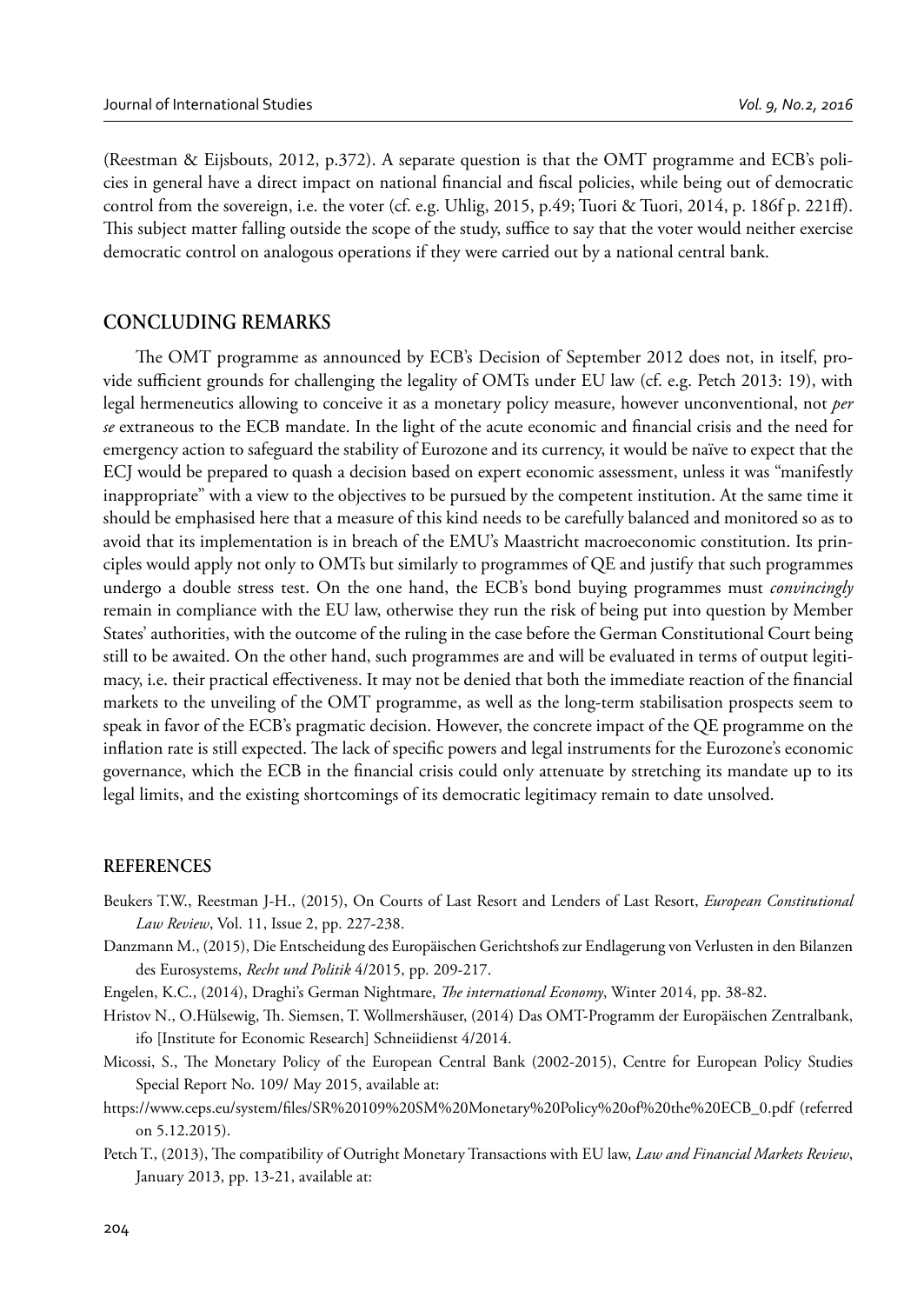file:///C:/Users/Peter/Desktop/useful%20publications/OMT%20Petch.pdf(referred on 5.12.2015).

- Reestman J-H., Eijsbouts W.T., (2012) Watching Karlsruhe/Karlsruhe Watchers, *European Constitutional Law Review*, 2012, Vol. 8, Issue 3, pp. 367-374.
- Repasi, R., (2012) *Limits and opportunities for the ECB in multi-tier governance*, note for the European Parliament's Committee on Constitutional Affairs, available at: http://www.europarl.europa.eu/RegData/etudes/note/ join/2012/474398/IPOL-AFCO\_NT%282012%29474398\_EN.pdf (referred on 08.12.2015).
- Simon, S. (2015) Direct Cooperation Has Begun: Some Remarks on the Judgment of the ECJ on the OMT Decision of the ECB in the Judgment of the ECJ on the OMT Decision of the ECB in Response to the German Federal Constitutional Court's First Request for a Preliminary Ruling, *German Law Review* Vol. 16, No. 04, pp. 1025-1048.

Tuori, K. and Tuori, K. (2014), *The Eurozone Crisis. A Constitutional Analysis*, New York: Cambridge University Press.

- Uhlig H., (2015) Remarks on the OMT Program of the ECB, in: H. Siekmann, V. Vig, V. Wieland, *The ECB's Outright Monetary Transactions in the Courts*, IMFS Interdisciplinary Studies in Money and Financial Stability 1/2015, pp.37-50, available at: http://www.uni-leipzig.de/~mediadeg/typo3/fi leadmin/News/LLCB2015.pdf (referred on 25.01.2016).
- Valiante, D., The 'visible hand' of the ECB quantitative easing, Centre for European Policy Studies Working Document No. 407/ May 2015, available at:

https://www.ceps.eu/system/files/WD408\_DV\_QE\_0.pdf (referred on 4.12.2015).

- Wendel M., (2014), Exceeding Judicial Competence in the Name of Democracy: The German Federal Constitutional Court's OMT Reference, *European Constitutional Law Review***,** Vol. 10, Issue 2, pp. 263-307.
- Wilkinson, M.A., (2015) The Euro Is Irreversible! ... Or is it?: On OMT, Austerity and the Threat of "Grexit", *German Law Review* Vol. 16, No. 04, pp. 1049-1072.
- Wyplosz C., (2012) *ECB's Outright Monetary Transactions*, Note for the EP's Committee on Economic and Monetary Affairs, the document available at:
- www.europarl.europa.eu/document/activities/cont/201210/20121004ATT52939/20121004ATT52939EN.pdf, (referred on 2.11.2015).
- Yiangou J., M. O'keeffe and G. Glöckler (2013): 'Tough Love': How the ECB's Monetary Financing Prohibition Pushes Deeper Euro Area Integration, *Journal of European Integration*, Vol. 35, No. 3, p. 223-237.

#### **LEGAL ACTS**

- Council Regulation (EC) No 3603/93 of 13 December 1993 specifying definitions for the application of the prohibitions referred to in Articles 104 [renumbered after the Lisbon Treaty as Article 123 TFEU] and 104b(1) [renumbered after the Lisbon Treaty as Article 125 TFEU] of the Treaty (OJ L 332, 31.12.1993, p. 1) http://eur-lex.europa. eu/legal-content/EN/TXT/PDF/?uri=CELEX:31993R3603&from=EN (referred on 2.12.2015).
- Statute of the European System of Central Banks and of the European Central Bank, available at: (https://www.ecb. europa.eu/ecb/legal/pdf/en\_statute\_2.pdf, (referred on 14.10.2015).

# **CASE LAW**

- BVerfG, Case 2 BvR 2728/13 et al. *OMT*, BVerfG's order for reference of 14 January 2014, the decision available in English at: www.bundesverfassungsgericht.de/en/decisions/rs20140114\_2bvr272813en.html (referred on on 14.09.2015).
- BVerfG, Order of 06 July 2010 2 BvR 2661/06, note 61, in the English translation available at: http://www.bundesverfassungsgericht.de/SharedDocs/Entscheidungen/EN/2010/07/rs20100706\_2bvr266106en.html (referred on 16.10.2015).